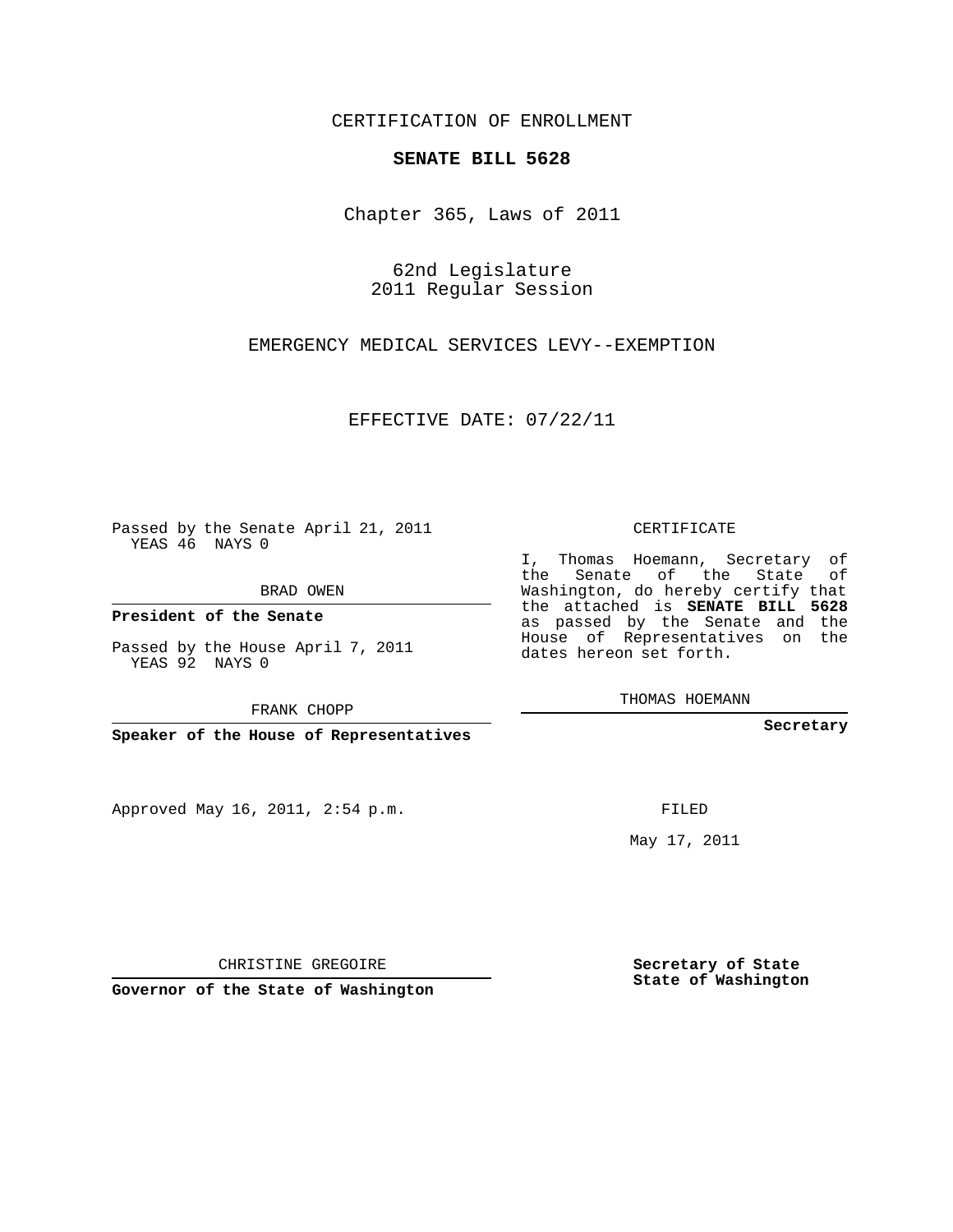## **SENATE BILL 5628** \_\_\_\_\_\_\_\_\_\_\_\_\_\_\_\_\_\_\_\_\_\_\_\_\_\_\_\_\_\_\_\_\_\_\_\_\_\_\_\_\_\_\_\_\_

\_\_\_\_\_\_\_\_\_\_\_\_\_\_\_\_\_\_\_\_\_\_\_\_\_\_\_\_\_\_\_\_\_\_\_\_\_\_\_\_\_\_\_\_\_

AS AMENDED BY THE HOUSE

Passed Legislature - 2011 Regular Session

| State of Washington                       |  | 62nd Legislature |  | 2011 Regular Session |  |
|-------------------------------------------|--|------------------|--|----------------------|--|
| By Senators Fain, Eide, Roach, and Litzow |  |                  |  |                      |  |

Read first time 02/02/11. Referred to Committee on Ways & Means.

 AN ACT Relating to a limited property tax exemption from the emergency medical services levy; amending RCW 84.52.069; and creating new sections.

BE IT ENACTED BY THE LEGISLATURE OF THE STATE OF WASHINGTON:

 NEW SECTION. **Sec. 1.** (1) The legislature finds that King county currently imposes an emergency medical services levy throughout the entire county. The legislature further finds that the city of Milton is located partially within King and Pierce counties and the residents of Milton within King county pay the county emergency medical services levy. The legislature further finds that King county, through an interlocal agreement with the city of Milton, has not provided emergency medical services to the city for many years and instead has remitted the county emergency medical services levy collected within the city back to the city. The legislature further finds that the city of Milton has collected only twenty cents per thousand dollars of assessed valuation under its city emergency medical services levy, and not the full fifty cents authorized by the city's voters, because state law limits the city's levy, as well as any other taxing district's emergency medical services levy, if the county also imposes the tax.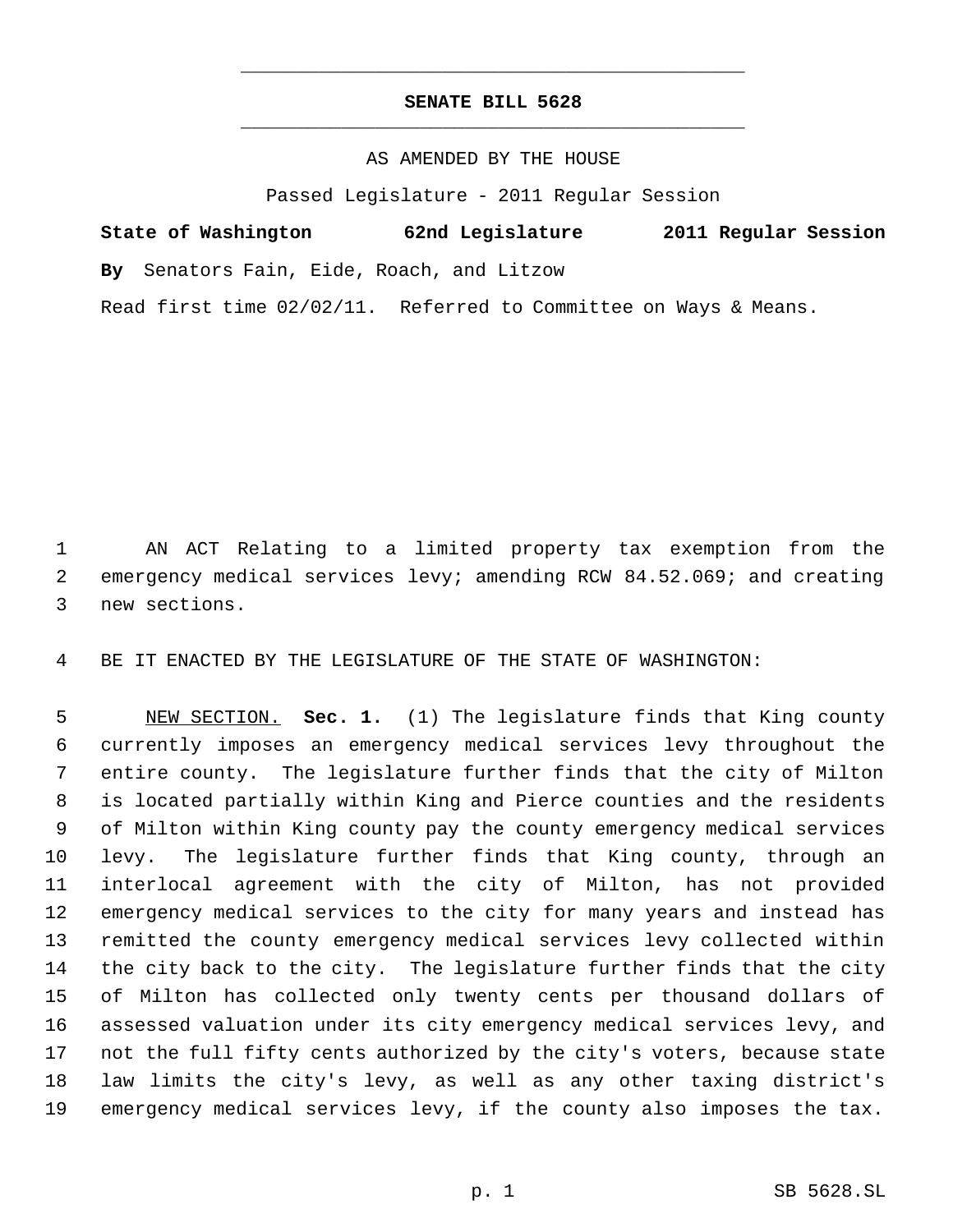The legislature further finds that the city of Milton is exploring the possibility of being annexed by a fire protection district located in Pierce county; however, if the district annexes the entire city, including the portion in King county, the district would have to lower its emergency medical services levy as required under state law.

 (2) It is the intent of the legislature to address this unusual situation by excluding the portion of the city of Milton within King county from the county emergency medical services levy. It is the further intent of the legislature to clarify that a fire protection district is able to levy the full amount of emergency medical services levy otherwise allowed by law throughout the entire city.

 **Sec. 2.** RCW 84.52.069 and 2004 c 129 s 23 are each amended to read as follows:

 (1) As used in this section, "taxing district" means a county, emergency medical service district, city or town, public hospital district, urban emergency medical service district, regional fire protection service authority, or fire protection district.

 (2) Except as provided in subsection (10) of this section, a taxing district may impose additional regular property tax levies in an amount equal to fifty cents or less per thousand dollars of the assessed value of property in the taxing district. The tax shall be imposed (a) each year for six consecutive years, (b) each year for ten consecutive years, or (c) permanently. A tax levy under this section must be specifically authorized by a majority of at least three-fifths of the registered voters thereof approving a proposition authorizing the levies submitted at a general or special election, at which election the number of persons voting "yes" on the proposition shall constitute three-fifths of a number equal to forty percent of the total number of voters voting in such taxing district at the last preceding general election when the number of registered voters voting on the proposition does not exceed forty percent of the total number of voters voting in such taxing district in the last preceding general election; or by a majority of at least three-fifths of the registered voters thereof voting on the proposition when the number of registered voters voting on the proposition exceeds forty percent of the total number of voters voting in such taxing district in the last preceding general election.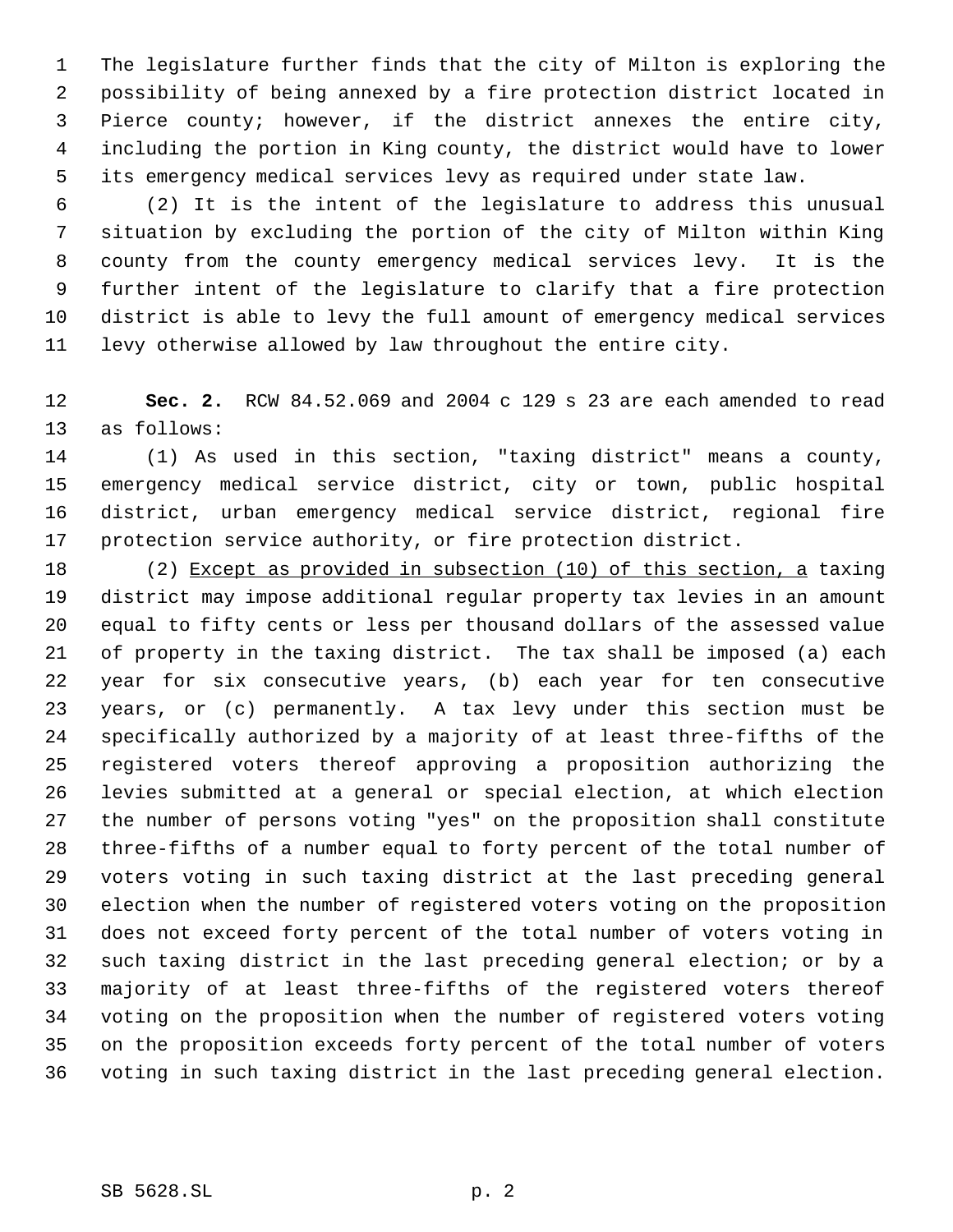1 Ballot propositions ((shall)) must conform with RCW 29A.36.210. A 2 taxing district ((shall)) may not submit to the voters at the same 3 election multiple propositions to impose a levy under this section.

 4 (3) A taxing district imposing a permanent levy under this section 5 shall provide for separate accounting of expenditures of the revenues 6 generated by the levy. The taxing district  $((shall))$  must maintain a 7 statement of the accounting which (( $\frac{1}{2}$ ) must be updated at least 8 every two years and ((shall)) must be available to the public upon 9 request at no charge.

 $(4)(a)$  A taxing district imposing a permanent levy under this 11 section ((shall)) must provide for a referendum procedure to apply to the ordinance or resolution imposing the tax. This referendum 13 procedure ((shall)) must specify that a referendum petition may be filed at any time with a filing officer, as identified in the ordinance 15 or resolution. Within ten days, the filing officer ((shall)) must confer with the petitioner concerning form and style of the petition, issue the petition an identification number, and secure an accurate, concise, and positive ballot title from the designated local official. 19 The petitioner ((shall have)) has thirty days in which to secure the signatures of not less than fifteen percent of the registered voters of the taxing district, as of the last general election, upon petition forms which contain the ballot title and the full text of the measure 23 to be referred. The filing officer ((shall)) must verify the sufficiency of the signatures on the petition and, if sufficient valid 25 signatures are properly submitted, ((shall)) must certify the referendum measure to the next election within the taxing district if one is to be held within one hundred eighty days from the date of filing of the referendum petition, or at a special election to be called for that purpose in accordance with RCW 29A.04.330.

30 (b) The referendum procedure provided in this subsection ((shall 31 be))  $(4)$  is exclusive in all instances for any taxing district imposing 32 the tax under this section and  $((shall))$  supersedes the procedures 33 provided under all other statutory or charter provisions for initiative 34 or referendum which might otherwise apply.

35 (5) Any tax imposed under this section ((shall)) may be used only 36 for the provision of emergency medical care or emergency medical 37 services, including related personnel costs, training for such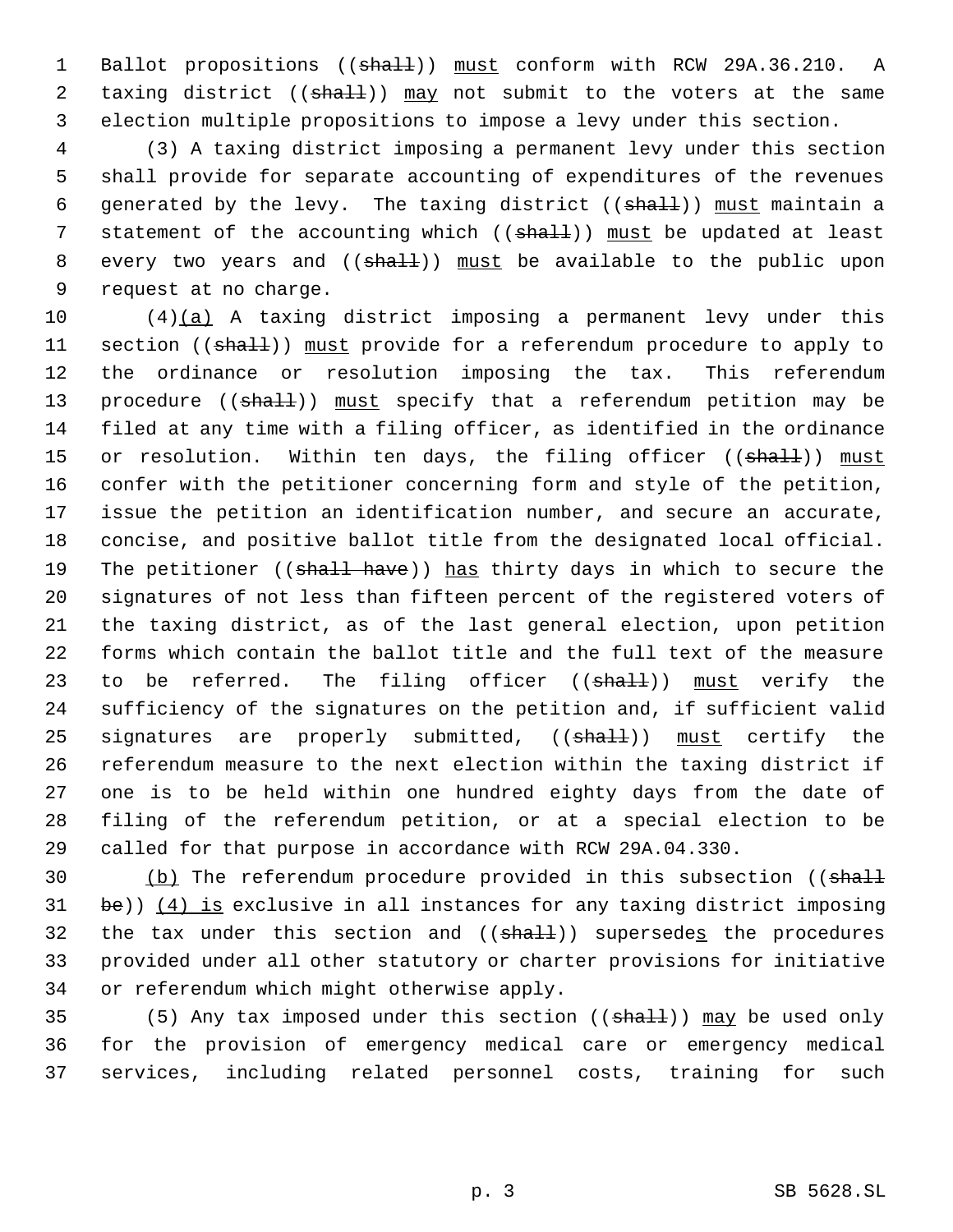personnel, and related equipment, supplies, vehicles and structures needed for the provision of emergency medical care or emergency medical services.

 (6) If a county levies a tax under this section, no taxing district within the county may levy a tax under this section. If a regional fire protection service authority imposes a tax under this section, no other taxing district that is a participating fire protection jurisdiction in the regional fire protection service authority may levy a tax under this section. No other taxing district may levy a tax under this section if another taxing district has levied a tax under this section within its boundaries: PROVIDED, That if a county levies less than fifty cents per thousand dollars of the assessed value of property, then any other taxing district may levy a tax under this section equal to the difference between the rate of the levy by the county and fifty cents: PROVIDED FURTHER, That if a taxing district within a county levies this tax, and the voters of the county subsequently approve a levying of this tax, then the amount of the 18 taxing district levy within the county ((shall)) must be reduced, when the combined levies exceed fifty cents. Whenever a tax is levied 20 countywide, the service  $((shall))$  must, insofar as is feasible, be provided throughout the county: PROVIDED FURTHER, That no countywide levy proposal may be placed on the ballot without the approval of the legislative authority of each city exceeding fifty thousand population within the county: AND PROVIDED FURTHER, That this section and RCW 36.32.480 shall not prohibit any city or town from levying an annual excess levy to fund emergency medical services: AND PROVIDED, FURTHER, That if a county proposes to impose tax levies under this section, no other ballot proposition authorizing tax levies under this section by another taxing district in the county may be placed before the voters at the same election at which the county ballot proposition is placed: AND PROVIDED FURTHER, That any taxing district emergency medical service levy that is limited in duration and that is authorized subsequent to a county emergency medical service levy that is limited 34 in duration, ((shall)) expires concurrently with the county emergency 35 medical service levy. A fire protection district that has annexed an area described in subsection (10) of this section may levy the maximum 37 amount of tax that would otherwise be allowed, notwithstanding any limitations in this subsection (6).